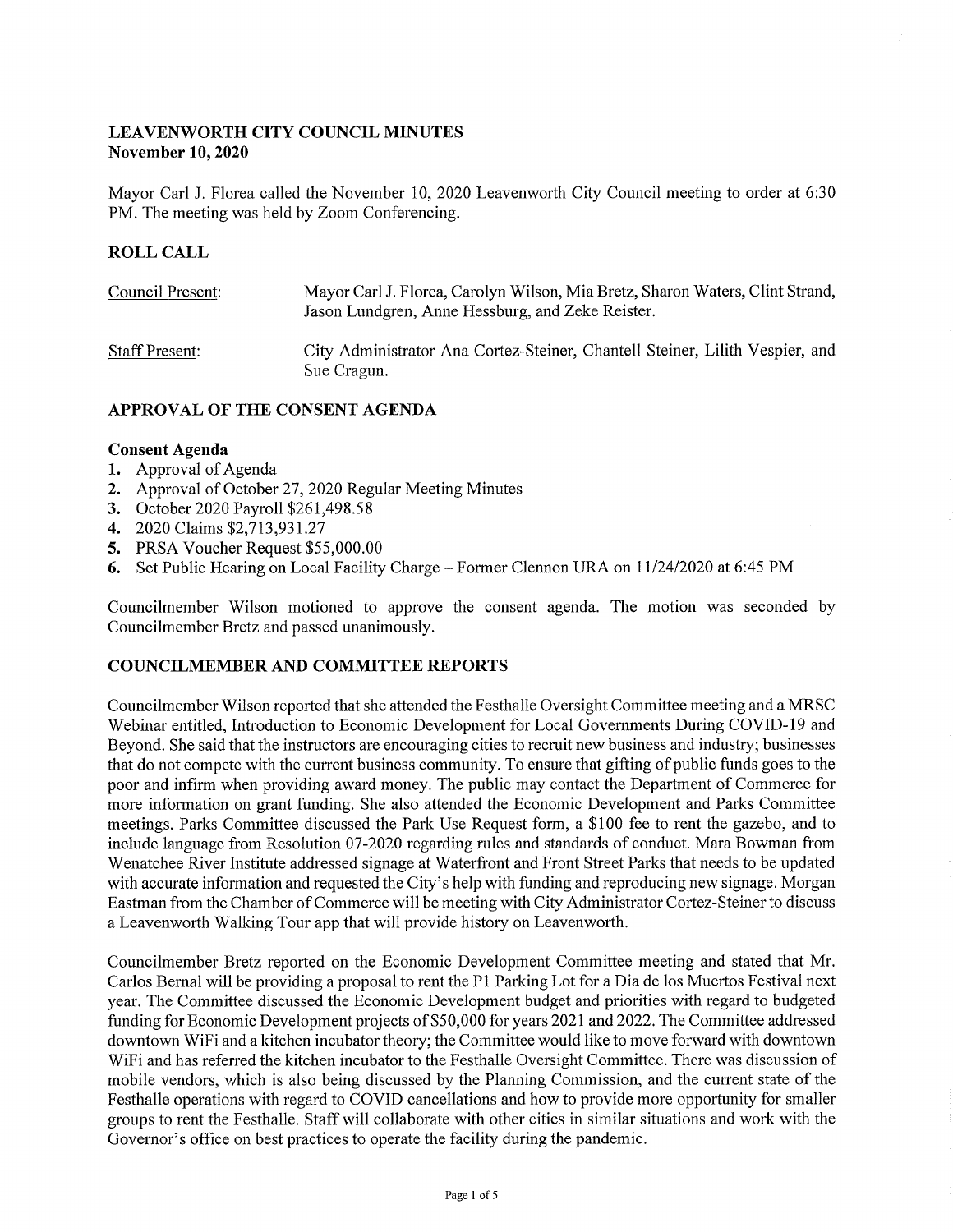Councilmember Waters suggested contacting Senator Hawkins office when looking for information that is not readily available from other governmental agencies, with regard to COVID-19. She attended the Chelan County Solid Waste Advisory Council meeting and reported that there is no charge to drop off moderate household hazardous waste, but donations are being accepted, the apple maggot brush and green waste is going to the Winton site, the Winton Compost Yard is permitted to take 60 tons of food waste; although, they are still working through the permit process, there is a new State mandated planning process, and there is a used paint program beginning in 2021 where residents may either purchase or resell used paint products. She also attended the Planning Commission, Parking Advisory, Festhalle Oversight, Cascade School District, Study Session, Parks, and Public Safety Committee and Board meetings.

Councilmember Strand stated that local health officials are asking that everyone get a flu shot this year, as flu symptoms are the same as COVID-19 symptoms. He said that there are 40% more hospitalizations than two weeks ago; be safe, mask up, and social distance.

Councilmember Lundgren reported that he attended the Parks and Public Works Committee meetings. Public Works addressed the Safe Routes to School proposed snow removal process; there will be further discussion at the next meeting. Mayor Florea provided an update on the current city projects. He confirmed that the South Interceptor Replacement project is over budget due to the unexpected terrain and that the Water Plant upgrades planned for 2021 will cost several hundred thousand. Finance Director Steiner noted that the water meters have been replaced and that this month was the first reading; meters have not previously been read during the winter months. She encouraged residents to call the City if they notice anything unusual with regard to billing.

Councilmember Hessburg reported on the Parking Advisory Committee meeting and stated that the group discussed the Residential Zone Parking Program code language with City Attorney Tom Graafstra. Attorney Graafstra is providing guidance on amendments to the current draft and will provide suggestions for edits in the future. The Committee was introduced to the City's new Code Enforcement Officer for Parking, Mr. Aaron Stark. She said that the Committee is working on naming the parking lots with recognizable names rather than numbers, which will be more visible and user friendly. The Committee received a presentation on Employee Parking Options from Transportation & Parking Program (TAPP) Team Member Christie Voos; the group is narrowing down parking options for downtown employees and residents. The next meeting will be held on November 19, 2020. She also attended the Economic Development Committee meeting.

Councilmember Reister reported that he attended the Festhalle Oversight Committee meeting. The group discussed how to better use the facility during the pandemic, which will be an ongoing topic of discussion, he noted that heating costs of the facility are a challenge for considering small groups with reduced rates. He also attended the Public Works Committee meeting.

# **MAYOR/ADMINISTRATION REPORTS**

Mayor Carl Florea reported on the morning Study Session and stated that the Council received a presentation on the Leavenworth Area Promotion (LAP) budget; the LAP Committee is being responsible with promotions and will have mid-week programs during Christmas Lighting in order to spread out visitors. Additional topics included the draft Planning Commission Docket for 2021, allowing for beekeeping in the city limits, and a sister city request from St. Martins Vesubie, France.

City Administrator Ana Cortez-Steiner reported on the recent uptick in COVID-19 cases around the County and noted that the Governor's office has provided information on the rapid spread of the disease around WA State. She reported on the Front Street Closure workgroup meeting and stated that the group discussed winter Special Use Permits (SUP), how to increase and extend the winter season for local merchants, and conduct snow operations in a safe manner; a draft winter SUP is now available. She provided a brief overview of how the SUP's will be implemented throughout the winter months; staff is working with the Fire District to ensure access to fire lanes. Notice of the SUP process will be press released and posted to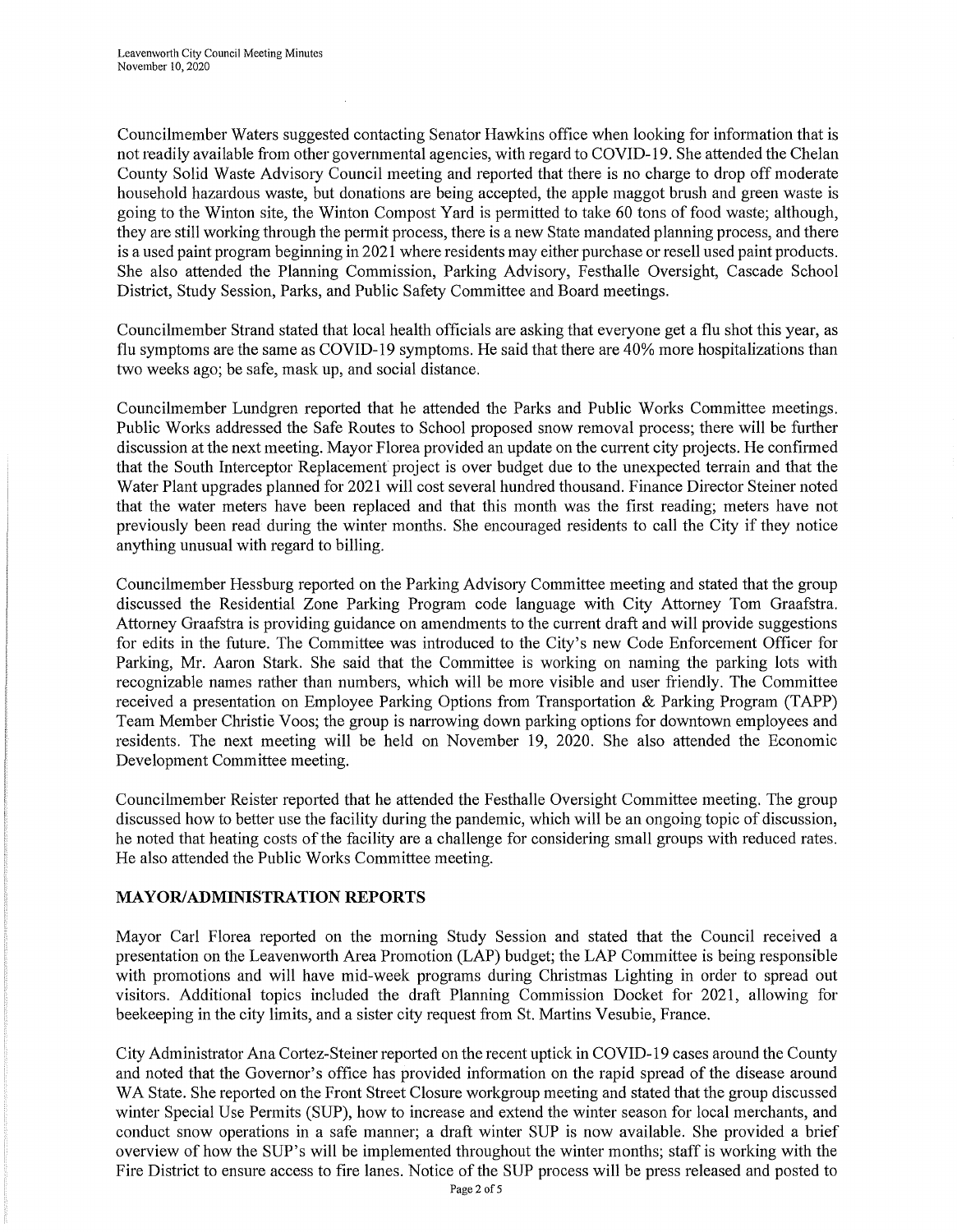social media as a direct response to merchants who are concerned with winter revenues. She reported on the progress of the new Transportation & Parking Program (TAPP) and stated that work is being finalized on the Residential Zone Parking Program; the program is being fully vetted by the Planning Commission, Development Services, and the City Attorneys office. She said that the Community is being asked to help name the parking lots by way of social media, which is open until Thanksgiving. She reported on the Festhalle Oversight Committee meeting and stated that the group discussed various options for use of the facility during the pandemic; the Governor's guidelines are not directed toward a public venue. Mayor Florea and the Festhalle Manager are working to receive more information from the Governor's Office, arguing the case to allow retail activities within the venue. The group is also reviewing the pricing structure to allow for smaller events to use the facility at a lower rate. There have been discussions to allow for the Festhalle kitchen to be converted to a community and/or industrial kitchen space during the week, not to compete with weekend events.

Finance Director Chantell Steiner reported on the Festhalle Fund, which has a current balance of \$9,106 and is projected to cover all costs through the end of the year if no issues arise.

Development Services Manager Lilith Vespier reported on the current progress of the Housing Action Plan; she asked that employers participate in the survey and that residents continue to share their housing stories. She provided a brief update on the status of the Transportation Element. She provided an update on the Leavenworth Haus Apartments and stated that the first building will be opening in December. She reported on the numbers of building permits that the City has received and noted that the Residential Building Code will be changing in January. She stated that she is currently working on review of applications for the Assistant Planner position and anticipates interviews in the next few weeks. She announced that the Planning Commission has an opening for someone residing in the Urban Growth Area.

# **COMMENTS FROM THE PUBLIC ON ITEMS NOT ON THE AGENDA**

None.

# **7. Public Hearing: 2021-2022 Preliminary Budget Administrator Review at 6:45 PM**

Mayor Florea opened the public hearing at 7:27 PM.

City Administrator Ana Cortez-Steiner began the Public Hearing with a PowerPoint presentation and stated that the City is entering a new fiscal year; she addressed the past year and lessons learned throughout the onset of the pandemic and all that has taken place to ensure that Leavenworth is a safe destination; there has been collaboration between city staff, public works, Chamber of Commerce, fire, sheriff, etc. She addressed the Council's priorities for the future and the policy framework that has come from those priorities, to include increasing internal capacity at City Hall. She spoke to various city funds and proposed 2021 and 2022 revenues and provided a review of all funds. She addressed the City's cash on hand with regard to the beginning fund balance for 2021 and 2022 and then the cash reserves for the same years. She stressed the necessity of having a large cash reserve as well as living within the City's means. She noted that staff will continue to monitor the Water, Garbage, Capital Improvement, and Festhalle Funds.

Mayor Florea asked for comments from the public, hearing none, he closed the public hearing at 7:47 PM.

### **8. Ordinance No. 1620 -Adopting Ad Valorem Tax**

Finance Director Chantell Steiner stated that the City Council is being asked to consider options for Ordinance 1620, which is the authorization of the property tax levy for the 2021 tax year. She said that the Council may take the annual allowable 1% increase or that there is the option of not taking the increase, which is not necessarily beneficial for the City. She provided a brief explanation regarding how the 1% is collected. There was discussion whether or not to take the 1 %; Councilmember Lundgren is not in favor of taking the tax increase. Councilmember Bretz spoke in favor of the history of taking the 1% tax increase Page 3 of 5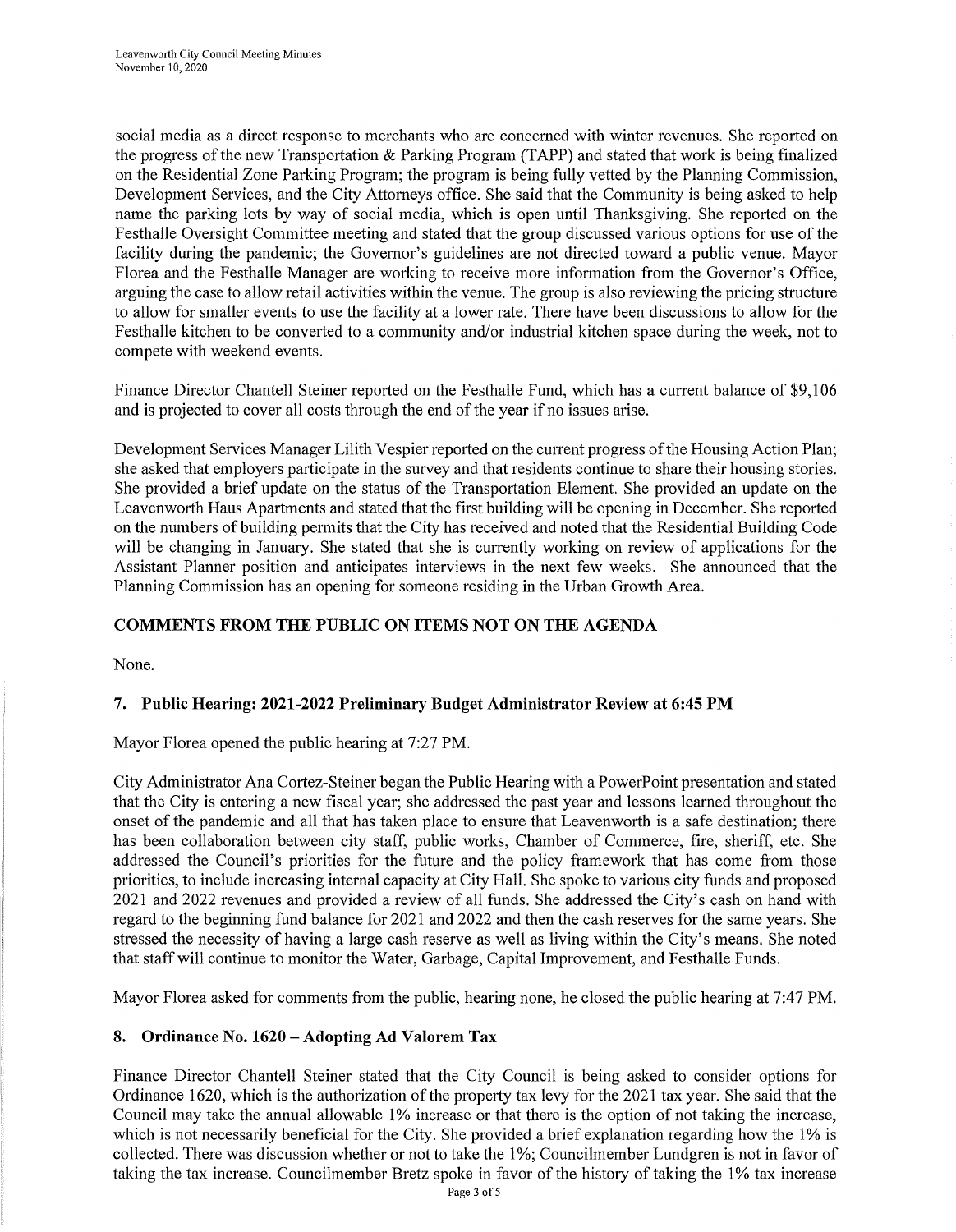versus not taking the increase and reminded the Council of the need to consider that overall expense increases exceed this small but critical revenue source. Councilmembers shared their collective thoughts on the process and the need to consider the increase for long-term stability of the City's financial health.

Councilmember Bretz motioned to adopt Ordinance 1620 with the Ad Valorem Tax increase of\$6,189.67, which is an increase of 1% from the previous year. The motion was seconded by Councilmember Hessburg and passed 4/3 with Councilmembers Wilson, Waters, and Lundgren opposed.

### **9. Authorize Mayor to Sign Tax Levy**

Finance Director Chantell Steiner stated that in addition to setting the property tax levy, the Department of Revenue and the County Assessor require a levy certification. She noted that \$25,000 has been added to the total request in order to ensure that the City receives the maximum property tax, due to additional assessments of preliminary values, new construction, annexations, and refunds that will be finalized in Februmy 2021 by the Assessor's Office.

Councilmember Hessburg motioned to authorize the Mayor to sign the Tax Levy Certificate. The motion was seconded by Councilmember Bretz and passed unanimously.

### **10. Professional Services Agreement-Gray & Osborne-Water Plant Essential Improvements**

Mayor Carl Florea stated that the City Council is being asked to review and approve the proposed Professional Services Agreement (PSA) with Gray & Osborne Engineering to provide bidding and construction administrative services for the Water Treatment Plant Essential Improvements Project. The improvements to the basement piping and infrastructure at the plant are essential to continued operation of the plant until the final overall upgrades to the plant have been decided, funded, and completed. Approval of the PSA will allow Gray & Osborne, Inc. to prepare the project for bidding, advertisement and management of the bid process, evaluate the bids, make a recommendation to Council for award of the bid, and then manage and inspect the project through completion and City acceptance. There was a brief discussion of the different options for the Water Plant Upgrade project that were previously presented by Gray & Osborne.

Councilmember Bretz motioned to approve and authorizes the Mayor to sign the Professional Services Agreement with Gray & Osborne, Inc. for bidding and construction management of the Water Treatment Plant Essential Improvements Project with a not to exceed amount of \$25, 180 .00. The motion was seconded by Councilmember Strand and passed unanimously.

Councilmember Lundgren motioned to approve the advertisement for bids for the Water Treatment Plant Essential Improvements Project. The motion was seconded by Councilmember Hessburg and passed unanimously.

### 11. Executive Session RCW 42.30.110 (1)(i) Discussion of Legal Ramifications

Councilmember Waters motioned to recess into Executive Session for 15 minutes under RCW 42.30.110  $(1)(i)$  to discuss legal ramifications with potential action to be taken at 8:26 PM. The motion was seconded by Councilmember Hessburg and passed unanimously.

Mayor Florea reconvened the regular City Council meeting at 8:41 PM.

Councilmember Hessburg motioned to recess into Executive Session for 10 minutes under RCW 42.30.110  $(1)(i)$  to discuss legal ramifications with potential action to be taken at 8:43 PM. The motion was seconded by Councilmember Wilson and passed unanimously.

Mayor Florea reconvened the regular City Council meeting at 8:54 PM.